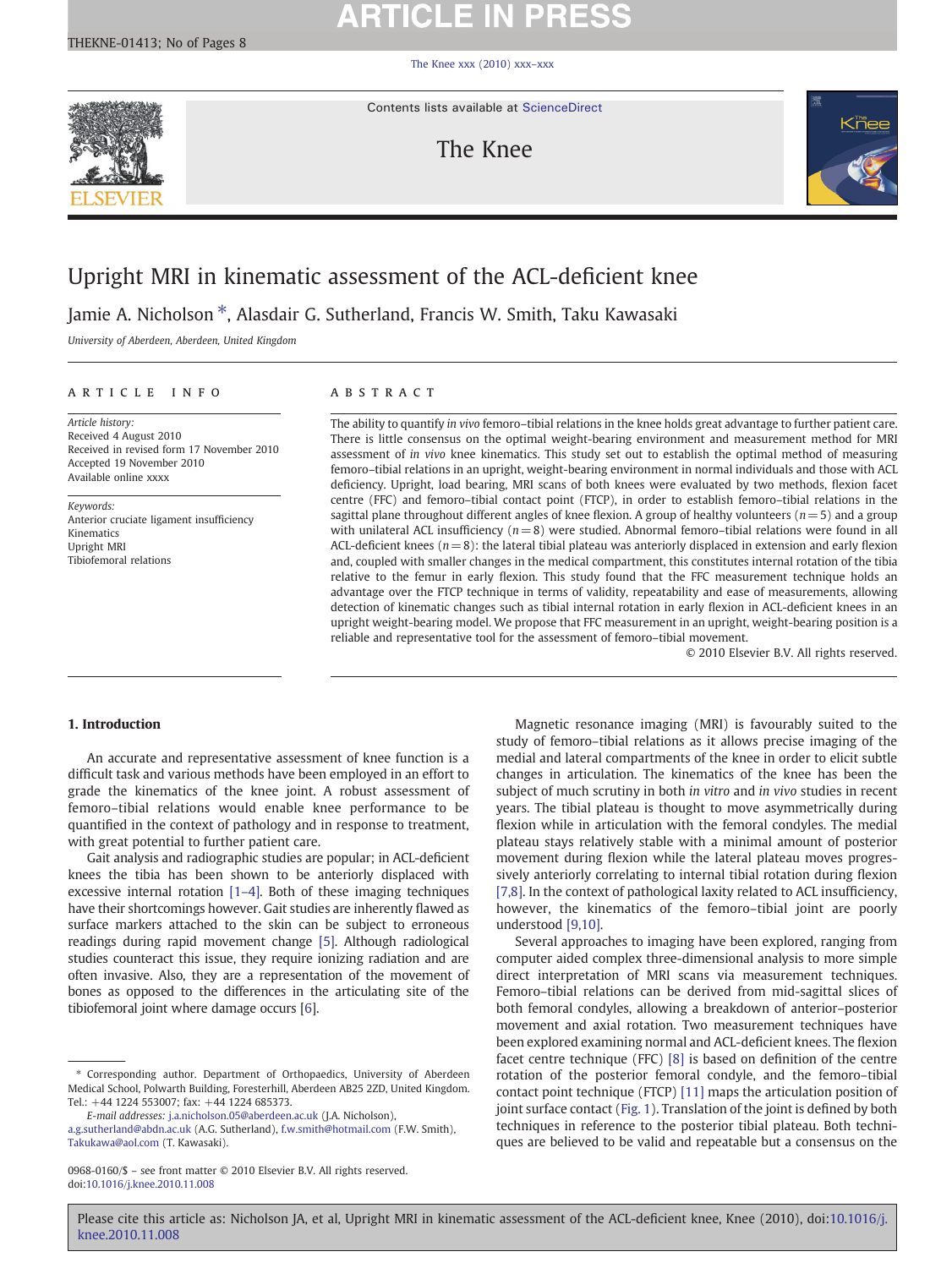<span id="page-1-0"></span>

Fig. 1. Measurement of the femoro-tibial relationship. (A) FFC measurement of the lateral condyle of an extended knee. Measurement of d is taken from the posterior tibial cortex in parallel with the tibial plateau. (B) FTCP measurement of the lateral condyle of an extended knee. The midpoint of the contact area is measured from the posterior tibial cortex, d.

superior technique is yet to be explored. Interestingly, both methods produced varying results when employed with ACL-deficient patients [\[10,12\]](#page-7-0). With the limited number of studies conducted, kinematic ACL-deficient data is sparse, and a crucial difference between studies is the weight-bearing environments during scanning. The traditional closed-tunnel MRI scanner does not allow adequate weight-bearing, and is therefore unlikely to mimic the in vivo changes in the knee. In the presence of pathological laxity, particularly after ACL injury, the need for an adequate weight-bearing simulation has perhaps been overlooked in previous MRI studies. The use of a leg press device did not appear to affect anterior displacement in ACL knees in one MRI study [\[10\].](#page-7-0) However, a radiographic study has shown a substantial increase in anterior tibia translation in ACL-deficient knees when converting from non-weight-bearing to an upright weight-bearing position [\[13\]](#page-7-0).

We wished to evaluate the relative validity and repeatability of FFC and FTCP measurement techniques in the context of normal individuals and those with pathological laxity (ACL rupture) in an upright open MRI scanner that allows imaging in genuine weightbearing situations. The aim was to determine how ACL deficiency affects femoro–tibial relations and secondly to define the most reliable technique for assessment of relative femoro–tibial translation in this scanning environment.

# 2. Methods

# 2.1. Subjects

Healthy volunteers with no complaints or previous surgery to either knee were sought from a group of medical students. These volunteers were asked to give appropriately informed consent after considering an information sheet describing the study.

Patients with confirmed unilateral ACL ruptures who had been reviewed by the senior author and listed for reconstruction surgery were approached to participate. These patients were eligible if they were aged 17–55 and were being treated for an isolated ACL rupture, with or without meniscal pathology. Patients with multiple ligament injuries were excluded.

Ethical approval was granted by the North of Scotland Research Ethics Committee.

# 2.2. MRI scanning

All MRI scans were performed using the Upright<sup>TM</sup>, Positional<sup>TM</sup> MRI scanner (FONAR Corp., Melville, NY). The unique open environment of the scanner allows for upright weight-bearing positioning, e.g. squatting, providing exceptional possibilities for imaging of the musculoskeletal system. In this study patients were positioned standing on the positional MRI bed at a reclined angle of 30°, thus adopting a representative weight-bearing stance that could be maintained during image acquisition [\(Fig. 2\)](#page-2-0). Knees were positioned shoulder width apart and feet facing forward. A 45° abdomen torso coil was used around both knees to allow simultaneous imaging of both knees.

T2 weighted images in the sagittal plane were taken ( $TR=1638$  ms,  $TE=132$  ms). Scanning of the entire knee was initially piloted but proved unsuitable due to time constraints. The midpoint of each condyle was, therefore, determined via an initial 'scouting' transverse image scan in agreement with the radiographer and researcher ([Fig. 3](#page-2-0)). Three slices, each 4.5 mm apart, were then taken of each condyle aligned in the AP field in relation to the femoral position. From these images, measurements were performed on the scan depicting the best representation of the middle of each femoral condyle, matched respectively for the contralateral knee. Scans were performed with knees at full extension and at increasing increments of flexion of 30°, 60° and 90°, measured on both knees by the researcher using a Goniometer and referencing the midpoint of the joint margin in the sagittal plane [\(Fig. 2\)](#page-2-0). Previous studies have indicated that although there is variation between individuals, the right and left knee show a near-identical pattern of femoro–tibial relations in the 'normal' individual [\[11\]](#page-7-0).

Osiris software produced by the University Hospital of Geneva was used to analyse images. This allowed precise measurements to be carried out to within 0.1 mm with the MRI images scaled to correct dimensions.

# 2.3. Flexion facet centre

The posterior aspect of each femoral condyle has been shown to have a relatively circular structure in the sagittal plane. The centre of this circle can be used as a reliable reference point (the FFC) for the position of each condyle [\[8\].](#page-7-0) The size of each FFC was determined for the medial and lateral condyle and matched identically on the

Please cite this article as: Nicholson JA, et al, Upright MRI in kinematic assessment of the ACL-deficient knee, Knee (2010), doi:[10.1016/j.](http://dx.doi.org/10.1016/j.knee.2010.11.008) [knee.2010.11.008](http://dx.doi.org/10.1016/j.knee.2010.11.008)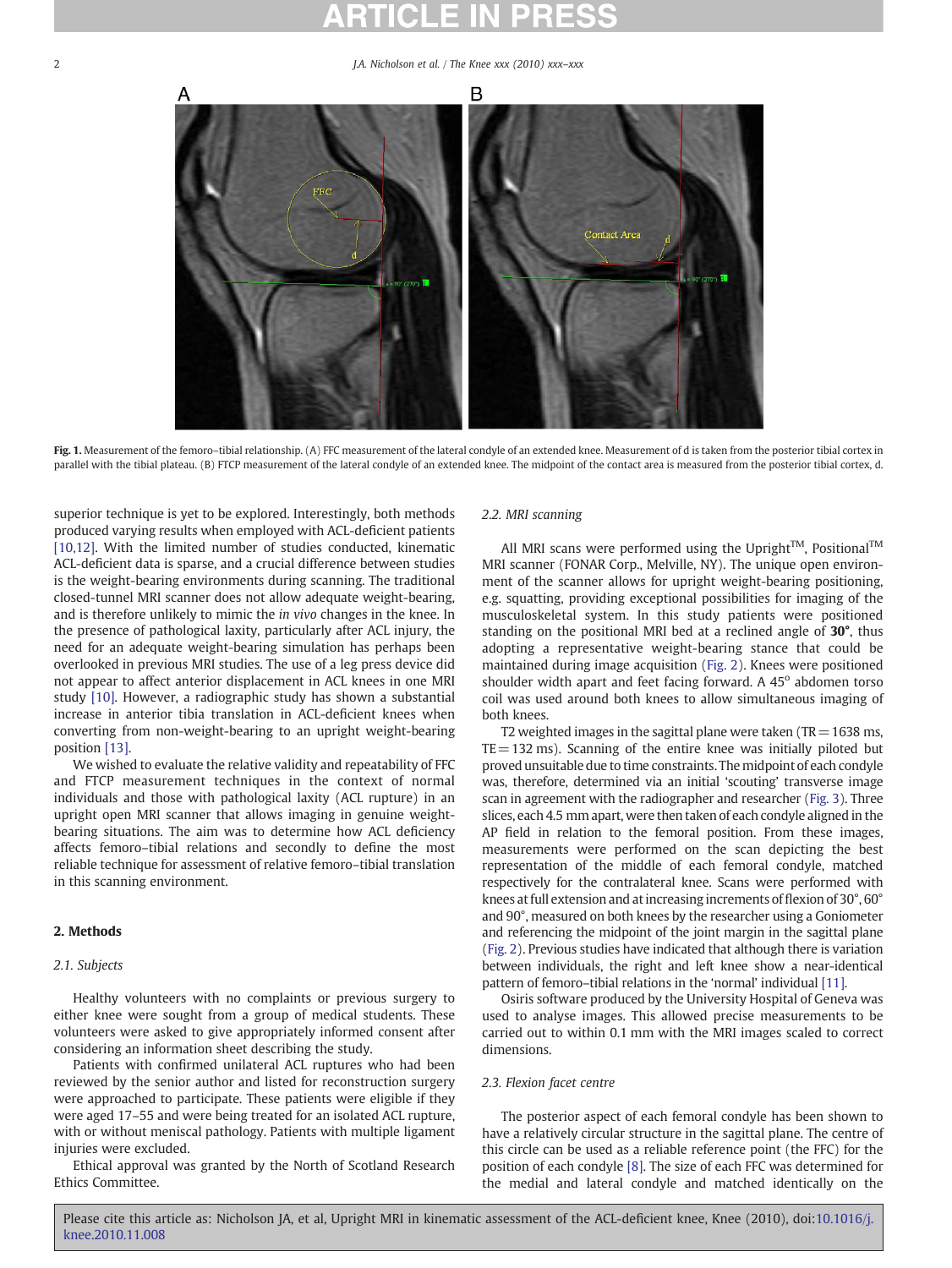<span id="page-2-0"></span>

Fig. 2. FONAR positional MRI scanner. (A) FONAR positional MRI scanner. (B) Patient positioned at 60° of knee flexion in the scanner.

contralateral side, respectively. This was kept consistent for both knees during all angles of flexion. A horizontal line was placed across the tibial plateau, and a line perpendicular to that was dropped to mark the posterior cortex of the tibia. The distance from the perpendicular line to the FFC could then be measured, taken parallel with the tibial plateau surface [\(Fig. 1](#page-1-0)). This was performed for the medial and lateral compartments of each knee.

# 2.4. Femoro–tibial contact points

FTCP measures the difference in sites of articulation at the femoro– tibial joint [\[11\]](#page-7-0). The position at which the femoral condyle contacts the tibial plateau is determined for the medial and lateral compartments. A horizontal line was placed across the tibial plateau, and a line perpendicular to that was dropped to mark the posterior cortex of the tibia. The distance from this perpendicular line to the FTCP could then be measured, taken parallel with the tibial plateau surface. Where articulation did not occur at a single point, the centre of the contact plane was recorded as a reference ([Fig. 1](#page-1-0)).

# 2.5. Statistical analysis

Statistical analysis of the data was carried out using the Statistical Package for Social Sciences (SPSS) version 17.0. MRI scans of the knee were analysed using Osiris software, developed by the University Hospital of Geneva. This software allows manipulation and analysis of MRI scans with correct scaling.

Data was assessed for normality and tests chosen appropriately. For both measurement techniques the respective position of medial and lateral compartments of each knee was compared to the contralateral side at the various increments of flexion. The mean and standard deviation (SD) of each compartment were determined relative to the contralateral side. For statistical comparison the Wilcoxon signed rank test was used. Comparisons were made between:

- The right and left healthy volunteer knees.
- The ACL-deficient knee and healthy contralateral knee.

Reproducibility was assessed by intra- and inter-observer differences. Intra-observer error was determined by the researcher repeating each measurement twice blinded to the previous result, with a minimum of 24 h between each measurement. The mean of the two measurements was used for the final recording. To assess interobserver error, an experienced orthopaedic surgeon trained in both methods repeated the measurements. A Bland-Altman plot were then constructed.

Correlation between measurement methods was performed using a Spearman's rank correlation coefficient. The level of statistical significance for all tests was taken as  $p<0.05$ .



Fig. 3. MRI scouting image: Transverse plane MRI image showing the alignment of sagittal images for both condyles of each knee.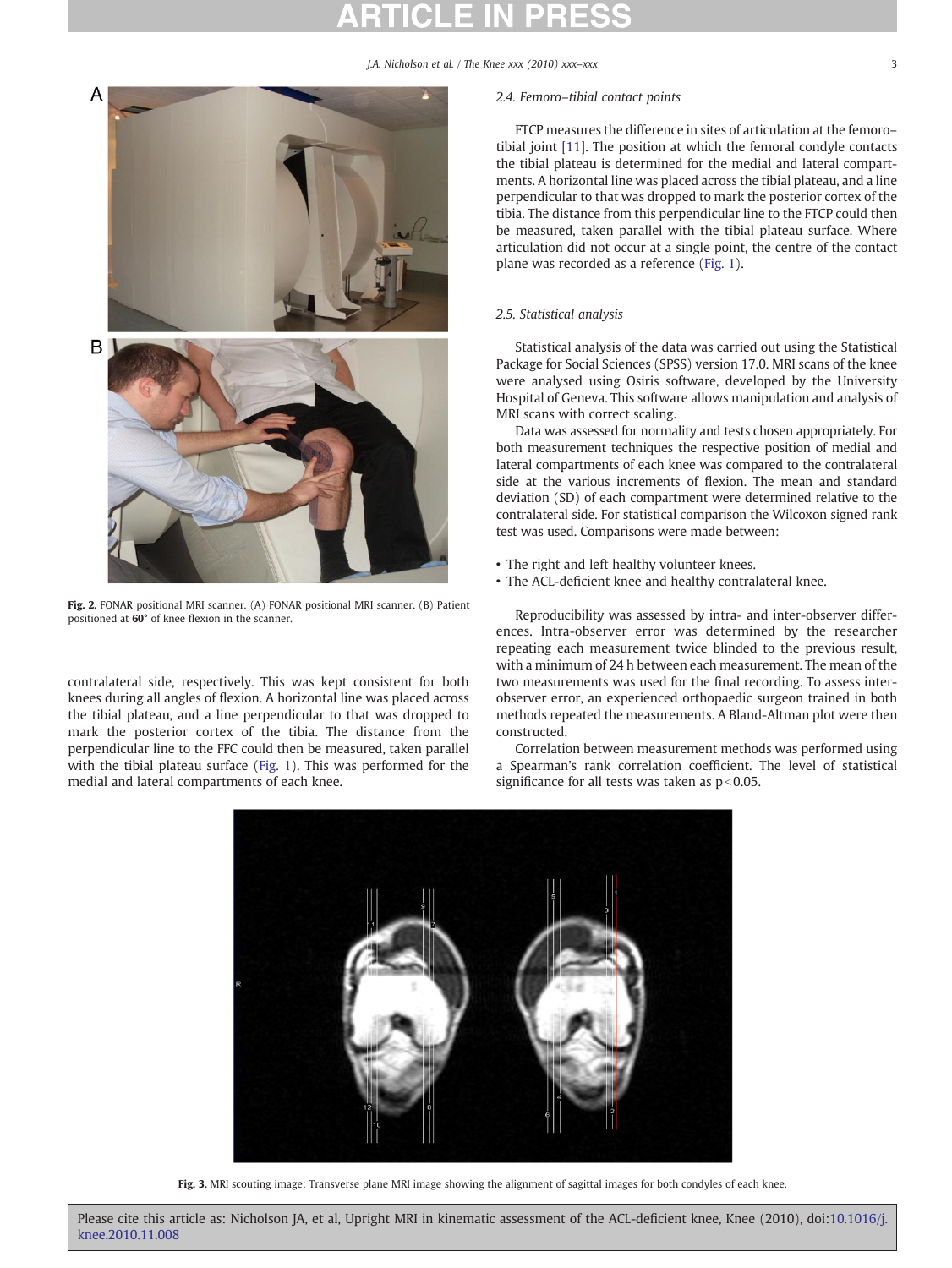# 3. Results

# 3.1. Subjects

The control group was made up of five healthy medical student volunteers (three women and two men). The patient group consisted of eight sequential patients with ACL deficiency. The mean participant age was 31 years (range 19–43 years) and seven were male. The most common cause of injury was due to football. The average time since the initial ACL injury was 45 months (range 2–132 months). Meniscal tears were present in the majority of participants, three were lateral, two medial and two with both menisci involved as found during arthroscopy at the time of anterior cruciate reconstruction. Arthrometer KT-1000 recordings produced a mean side-to-side difference of 6.5 mm ( $n=8$ , SD 3, range 0-9.5 mm) of passive anterior tibial laxity. Increased laxity was evident in all patients except one who not show a difference between knees; at examination a painful joint effusion meant the knee was not adequately relaxed. No patient was excluded for pre-existing pathology. One patient had undergone a previous arthroscopy to diagnose the ACL rupture and another patient had suffered from patella tendonitis in the past. No patients refused to participate, and all completed the MRI scanning assessment.

# 3.2. Volunteer data

Right and left knees showed near-identical measurements for each respective compartment with a mean side-to-side difference FFC of 0.8 mm (SD 0.8, range 0–3.0) and FTCP of 1.5 mm (SD 1.0, range 0–3.6) (Tables 1 and 2). No significant differences were observed between respective compartments at any angle of flexion using the Wilcoxon signed rank test ( $p > 0.05$ ). Both techniques observed asymmetry between the medial and lateral compartments. As with previous literature, the medial plateau appears to stay relatively central beneath the medial femoral condyle, while in comparison the lateral plateau moves progressively anteriorly during flexion. This constitutes internal rotation of the tibia in relation to femur during flexion, or external rotation during extension, e.g. screw home mechanism [\[7,11\]](#page-7-0) ([Fig. 4](#page-4-0)).

# 3.3. ACL-deficient data

Eight patients underwent MRI scanning. Anterior displacement of the tibia was observed in all ACL-deficient knees in comparison to the contralateral knee.

In the ACL-deficient knee the medial tibial plateau was found to be anteriorly displaced, relative to that of the respective control in the contralateral knee, in extension and during flexion. The FFC measurements [\(Table 3](#page-5-0), [Fig. 5\)](#page-5-0) showed that from extension to 60° the tibial plateau was anteriorly displacement by a mean of 2.2 mm (SD 3.0), this displacement resolved at 90° (0.4 mm, SD 4.7, Wilcoxon signed rank test, NS). The FTCP ([Table 4,](#page-6-0) [Fig. 5\)](#page-5-0) showed a similar pattern: at extension, the ACL-deficient medial femoral condyle articulated posteriorly on the tibia with a mean of 3 mm (SD 2.6) difference with respect to the control knee (Wilcoxon signed rank test,  $p=0.018$ ). Relatively insignificant changes were observed at 30° and 90°; however at 60° posterior articulation occurred with a mean of 1.9 mm (SD 3.1) of AP difference relative to the normal side.

Excessive anterior subluxation of the lateral tibial plateau was present with both techniques with respect to the control knee. The FFC measurements showed from extension to 60° the plateau was anteriorly displaced by a mean of 4.9 mm (SD 5.3), resolving by 90° (0.4 mm (SD 5.0)). This was found to be statistically significant for early angles of flexion using the Wilcoxon signed rank test (extension  $p=0.012$ , 30°  $p=0.017$ ). The lateral condyle kept in the same position on the tibial plateau from 0–60° with little evidence of the posterior 'sliding' seen in the healthy contralateral knee and volunteers.

The FTCP showed similar results to that of the FFC measurements. From extension to 30° articulation occurred posteriorly on the tibial plateau with a mean difference to the control knee of 5.9 mm (SD 4.1), which was of significant difference at both angles  $(p= 0.025$  and  $p= 0.012$ , respectively). This reduced to 2.4 mm (SD 4.3) at 60° with minor differences occurring at 90° (0.5 mm (SD 3.9).

The considerable anterior subluxation of the lateral tibial plateau compared to the smaller displacement of the medial aspect indicates excessive internal rotation of the tibia on the femur. This was most evident at extension and low angles of flexion.

### 3.4. Repeatability of techniques

A random sample of 80 FFC and FTCP measurements was used to determine intraand inter-observer error.

### 3.5. Intra-observer error

The mean difference between the researcher's blinded repeats was 0.3 mm (SD 1.0) for the FFC and 0.9 mm (SD 1.6) for the FTCP. No significant difference was observed for either measurement using the Wilcoxon signed rank test (FFC  $p = 0.812$ , FTCP  $p = 0.361$ ). The Bland–Altman plot indicates a good agreement for both measurements and produced random scatter pattern with no obvious correlation ([Fig. 6](#page-6-0)). Despite the outliers, small limits of agreement were observed for each technique (FFC 1.997 and −2.056, FTCP 3.140  $and -2.960$ ).

### 3.6. Inter-observer error

The mean difference between the researcher's measurement and the second observer were 1.2 mm (SD 2.0) for the FFC and 0.9 mm (SD 2.6) for the FTCP. This was significantly different for both measurements by use of the Wilcoxon signed rank test (FFC  $p = 0.000$ , FTCP  $p = 0.025$ ). The Bland–Altman plot indicates a good agreement for both measurements with a random scatter observed and 95% of the measurements are within the limits of agreements for both techniques ([Fig. 7\)](#page-6-0). Larger limits of agreements were observed when compared to the researcher's repeats, with the limits of agreement reaching FFC of 2.623 and −5.077 and FTCP of 6.038 and −4.340.

### 3.7. Agreement between measurement techniques

Measurements of FFC and FTCP were compared against each other for correlation. The Spearman's rank coefficient gave a result of  $r = 0.569$  for  $n = 80$  random measurements samples. When just considering measurements taken during flexion, a random sample of measurements from 30–90 $^{\circ}$  revealed a correlation of  $r = 0.733$ ([Fig. 8](#page-7-0)).

# 4. Discussion

This study is the first attempt to establish a robust method for the assessment of femoro–tibial relations during representative weightbearing. Five healthy volunteers were recruited to demonstrate construct validity. Previous studies indicate that although there is variation between individuals, the right and left knee show a near-identical pattern of femoro–tibial relations in the 'normal' individual, in keeping with our data [\[7,11\].](#page-7-0)

### 4.1. ACL-deficient data

The medial tibial plateau of the ACL-deficient knee followed a similar pattern of movement relative to that of the control. At early angles of flexion though, it was found to be anteriorly displaced particularly in extension with both techniques,  $FFC = 2.2$  mm and  $FTCP = 3$  mm, which was significant. The lateral tibial plateau was anteriorly displaced from extension to  $60^{\circ}$  (mean of FFC = 4.9 mm,  $FTCP = 4.7$  mm), these differences were found to be significant with both techniques for the early angles of flexion. The lateral plateau did not exhibit the healthy pattern of posterior sliding seen in normal knees. The greater subluxation of the lateral tibial plateau compared to smaller change in the medial side constitutes excessive internal rotation of the tibia on the femur during early angles of flexion.

### Table 1

Mean volunteer FFC measurements.

|                       | Posterior tibial cortex to FFC (mm) |           |            |           |            |           |              |           |  |
|-----------------------|-------------------------------------|-----------|------------|-----------|------------|-----------|--------------|-----------|--|
|                       | $\mathbf{0}^{\circ}$                |           | $30^\circ$ |           | $60^\circ$ |           | $90^{\circ}$ |           |  |
|                       | M                                   |           | M          |           | M          |           | M            |           |  |
| Right knee, mean (SD) | 22.6(4.7)                           | 23.8(5.3) | 28.4(4.4)  | 22.5(5.5) | 27.3(2.7)  | 19.9(6.2) | 25.1(3.4)    | 17.0(3.6) |  |
| Left knee, mean (SD)  | 22.9(3.9)                           | 24.1(4.7) | 28.7(4.2)  | 23.1(5.5) | 27.4(2.8)  | 19.7(5.9) | 25.8(3.0)    | 16.4(3.3) |  |
| Mean difference (SD)  | 1.1(0.5)                            | 1.2(1.0)  | 0.6(0.7)   | 0.6(0.6)  | 0.8(0.9)   | 0.6(0.7)  | 0.6(1.0)     | 1.0(0.8)  |  |
| P value               | .414                                | 1.000     | .157       | .102      | .783       | .458      | .197         | .109      |  |

M, medial condyle; L, lateral condyle.

Please cite this article as: Nicholson JA, et al, Upright MRI in kinematic assessment of the ACL-deficient knee, Knee (2010), doi:[10.1016/j.](http://dx.doi.org/10.1016/j.knee.2010.11.008) [knee.2010.11.008](http://dx.doi.org/10.1016/j.knee.2010.11.008)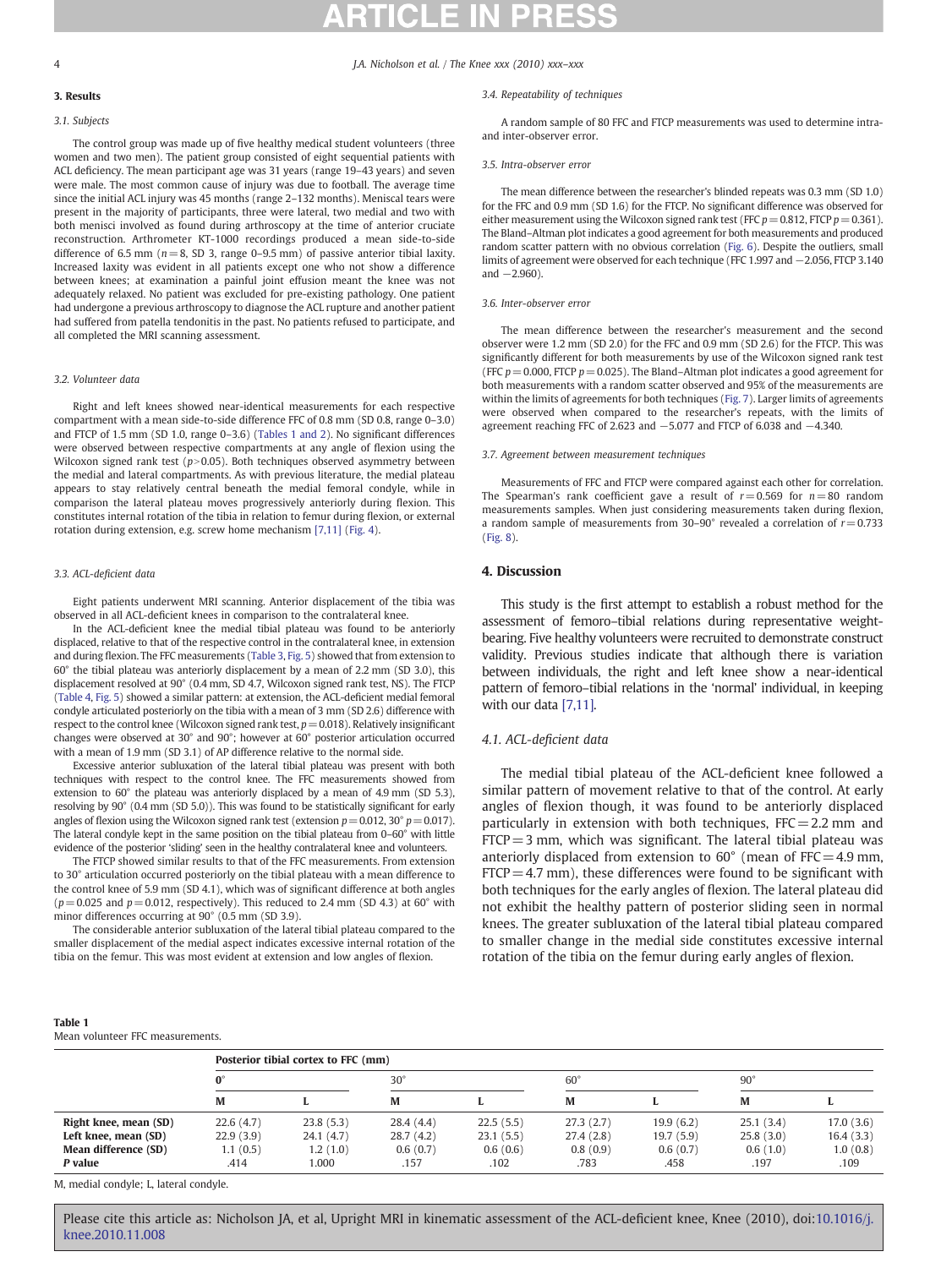### <span id="page-4-0"></span>Table 2 Mean volunteer FTCP measurements.

|                       | Posterior tibial cortex to FTCP (mm) |           |            |           |            |            |            |           |  |
|-----------------------|--------------------------------------|-----------|------------|-----------|------------|------------|------------|-----------|--|
|                       | $\mathbf{0}^{\circ}$                 |           | $30^\circ$ |           | $60^\circ$ |            | $90^\circ$ |           |  |
|                       | M                                    |           | M          |           | M          |            | M          |           |  |
| Right knee, mean (SD) | 42.8(4.1)                            | 37.4(5.2) | 32.0(5.3)  | 22.3(5.1) | 26.3(3.9)  | 17.7 (5.6) | 23.4(5.4)  | 16.3(3.9) |  |
| Left knee, mean (SD)  | 43.6(4.8)                            | 37.9(5.0) | 32.3(6.1)  | 22.6(4.3) | 27.3(2.8)  | 17.8 (4.9) | 23.4(3.5)  | 16.7(3.1) |  |
| Mean difference (SD)  | 1.4(1.3)                             | 1.5(0.7)  | 1.5(1.3)   | 0.8(0.7)  | 1.5(1.2)   | 1.1(1.0)   | 1.8(0.7)   | 2.0(0.9)  |  |
| P value               | .465                                 | .500      | .893       | .713      | .345       | .500       | 1.000      | .686      |  |

M, medial condyle; L, lateral condyle.

Our findings are similar to previous work done with gait and radiographic studies in the ACL-deficient knee whereby anterior displacement of the tibia is present along with excessive internal rotation [\[1](#page-7-0)–4]. A previous MRI study of upright weight-bearing ACLdeficient knees also found anterior subluxation of the lateral tibial plateau with relatively small differences in the medial compartment in keeping with our data [\[9\]](#page-7-0). Supine scanning found minor changes in the articulation sights of ACL-deficient knees [\[10\].](#page-7-0) A leg press device to simulate weight-bearing may not be an adequate representation as no difference was observed between the unloaded knee and that with leg press device [\[10\].](#page-7-0) Conversely a radiographic study found a substantial increase in anterior tibial translation in ACL-deficient knees when converting from non-weight-bearing to weight-bearing however [\[13\].](#page-7-0) This study may well therefore have inadequate weightbearing or may have the effects of gravity already stabilising the tibia, thus producing misrepresentative results. The apparent discrepancies found between the limited number of ACL-deficient kinematic studies are, therefore, likely to be attributable to differences in scanning environments. An adequate weight-bearing representation while



Fig. 4. (A) Line graph showing mean FFC measurements of volunteer right knee. (B) Line graph showing mean FTCP measurements of volunteer right knee. The angle of knee flexion (°) is displayed on the x-axis against the distance from the posterior tibial cortex (mm) on the y-axis of the respective femoral condyle. The legend demonstrates the different lines represented by the medial and lateral condyle of the control knee (M-Cont and L-Cont, respectively).

assessing femoro–tibial relations in the context of pathological laxity appears to be of vital importance. This is emphasised by this findings of ACL-deficient knees in upright MRI scanning in this study and by Logan et al. [\[9\].](#page-7-0)

The posteriorlateral bundle of the ACL is known to be under its greatest strain between low levels of flexion to extension [\[14\],](#page-7-0) here serving its primary role to resist anterior translation and internal rotation of the tibia. This correlates well with the findings of excessive internal rotation of the tibia at early angles of flexion. The abnormal subluxation is thought to be a result of the shape of the tibial plateau and the restraint of the posterior horn of the medial menisci on the medial femoral condyle [\[15\]](#page-7-0). Our study had a large number of menisci tears, the contribution of which to joint kinematics is complex but is likely to impact the function of the secondary stabilisers [\[16,17\]](#page-7-0). Wide variations were observed between patients in the magnitude of anterior displacement and internal rotation. This could reflect the ability of the secondary stabilisers to resist abnormal tibial subluxation after ACL injury.

Imaging studies have recently shown that secondary signs of ACL rupture may aid the MRI imaging of equivocal ACL ruptures [\[18\]](http://dx.doi.org/doi:10.1016/j.knee.2010.06.001). The presence of lateral tibial plateau anterior subluxation was found when the knee was imaged with a splint that produces an anterior force to the tibia. This is consistent with our finding of abnormal tibial rotation in ACL deficiency, although our use of weight-bearing imaging is perhaps more physiological. Our method of weight-bearing FFC grading may also be of use on such occasions, although at this stage we present our method as a research tool and its use in diagnostic scanning remains to be determined.

The long term sequelae of ACL insufficiency has a high incidence of degenerative osteoarthritis particularly in the medial compartment [19–[21\].](#page-7-0) Abnormal kinematics persisting after the principal injury is thought to produce an abnormal loading environment [\[4,10,22\]](#page-7-0) and risk further meniscal injury [\[23,24\].](#page-7-0) The excessive subluxation of the lateral tibial plateau found in our study may also have the effect of producing a shearing force on the medial tibial plateau under the weight of the large medial femoral condyle.

# 4.2. Assessment of femoro–tibial relations

FFC recordings are a technique employed by several research groups [\[8,9\]](#page-7-0) and use the posterior femoral condyle in the sagittal plane as a reference point to determine the relative position of the tibial plateau in each compartment of the knee. In order to reduce variability, the researcher determined an appropriately fitting FFC for the medial and lateral condyle for each patient which was matched to the respective side on the contralateral knee. This was kept consistent for all angles of flexion and therefore provided a reliable reference point for each scan. Intra-observer errors were small and insignificant, but inter-observer errors were larger and significant; we believe this is due to differences in scaling of the FFC between observers.

Mapping of FTCP was proposed by Scarvell et al. [\[11\]](#page-7-0) to show alterations in articulation sites, therefore giving possible insight into the increased degenerative change found in the chronically injured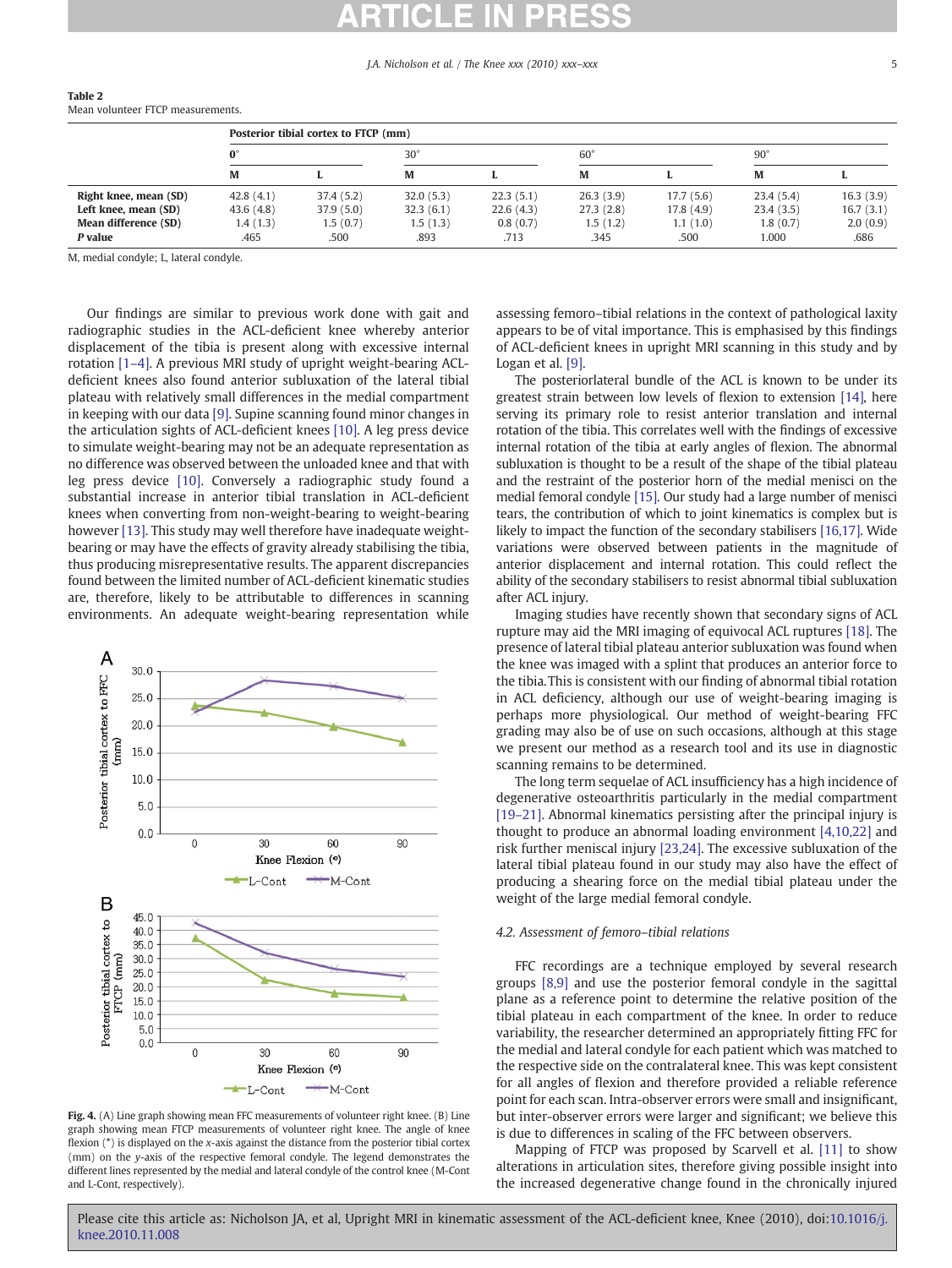### <span id="page-5-0"></span>Table 3 Mean ACL-deficient FFC measurements.

|                      | Posterior tibial cortex to FFC (mm) |           |            |           |            |           |              |             |  |
|----------------------|-------------------------------------|-----------|------------|-----------|------------|-----------|--------------|-------------|--|
|                      | $0^{\circ}$                         |           | $30^\circ$ |           | $60^\circ$ |           | $90^{\circ}$ |             |  |
|                      | M                                   |           | M          |           | M          |           | M            |             |  |
| ACL, mean (SD)       | 21.2(2.6)                           | 19.7(4.5) | 28.3(4.8)  | 19.8(6.6) | 28.9(4.1)  | 20.3(5.8) | 28.7(3.5)    | 17.4(4.7)   |  |
| Control, mean (SD)   | 23.5(2.5)                           | 27.2(2.2) | 30.7(4.3)  | 25.0(4.5) | 30.7(3.7)  | 22.2(2.4) | 29.1(2.2)    | 17.1(4.6)   |  |
| Mean difference (SD) | 2.3(3.2)                            | 7.5(4.5)  | 2.4(4.2)   | 5.2(3.9)  | 1.8(2.9)   | 1.9(6.2)  | 0.4(4.7)     | $-0.4(5.0)$ |  |
| P value              | .123                                | .012      | .123       | .017      | .141       | .575      | .753         | .944        |  |

M, medial condyle; L, lateral condyle.

ACL-deficient knee. On closer inspection of the method, however, the authors have simplified a difficult task. They claimed a single articulating point could be determined at all angles of flexion in the knee. This was problematic as articulation often appeared to occur over an area rather than a single point. The reduced image quality obtained from the 'open' MRI scanner in this study may have further complicated this issue. When this occurred the middle of the



Fig. 5. (A) Line graph showing mean FFC measurements of ACL-deficient knee against control. (B) Line graph showing mean FTCP measurements of ACL-deficient knee against control. The angle of knee flexion (°) is displayed on the x-axis against the difference of anterior displacement of the tibia in the ACL-deficient knee against the recordings of the control knee for the medial and lateral compartments.

articulating site was estimated as a reference point. This produced a more subjective approach to FFC recordings, although intra-observer differences were still not significant. Inter-observer differences were of the same magnitude (0.9 mm), but were significant.

Although both techniques showed small variation when performed by the principal researcher a significant difference was observed when performed by a second observer. This risk of subjectivity has not been adequately addressed by previous studies. Scarvell et al. incorrectly used correlation to assess observer error as opposed to a Bland–Altman plot, which may have given a falsely high indication of repeatability [\[11\]](#page-7-0). With a single researcher performing all measurements it is believed that the intra-observer error gave an acceptable level of confidence.

The correlation between FFC and FTCP measurement techniques was fair across 80 randomly selected measurements ( $r = 0.569$ ). Both techniques measure different landmarks within the femoro–tibial joint. Using the FFC as a reference point, flexion of the tibia is reflected by an initial anterior movement of the FFC on the tibial plateau. Conversely, FTCP display a continuous posterior articulation throughout flexion. This may explain the poor correlation when including angles of extension. When full extension measurements were removed this increased to  $r = 0.773$ , indicating a strong positive association.

Measurements were carried out on Osiris software which allowed magnification of the images with precise measurements to 0.1 mm. Accurate measurement without the need to transfer the image to acetates, as used in other studies [\[9\]](#page-7-0), reduced the risk of incorrect scaling and measurement inaccuracies.

The design of the FONARTM 'open' MRI scanner compromises on magnetic strength (0.6 T), resulting in longer scan time and reduced image quality when compared to a conventional supine MRI scanner. Therefore only essential sagittal images across each condyle were captured, guided by transverse scout images. This may have caused variability in image placement and when selecting the scan for measurement. Patient positioning using a rigid brace device to hold the leg in different increments of flexion was considered but discounted as realistic weight-bearing could not be achieved with the leg held in position. Instead, angles of flexion were determined using a Goniometer, as used previously [\[9\].](#page-7-0) This method allowed measurement of knee flexion, although estimating the correct angle may be prone to error. A more thorough 3D assessment using coronal images would have been useful; however this would have almost doubled an already lengthy scan time.

Our understanding of the in vivo kinematics of the knee in pathology and in response to treatment strategies remains sparse [\[10,22\].](#page-7-0) Different surgical interventions and post-operative recovery could be explored with such a method as outlined here. A kinematic comparison of single- against double-bundle anterior cruciate reconstructions would be one possible example. Additionally, the kinematic effect of meniscal tears and subsequent surgical intervention remains largely unexplored [\[15\].](#page-7-0) The ability to grade such findings holds potential to determine effective treatments with the ultimate aim to further patient care.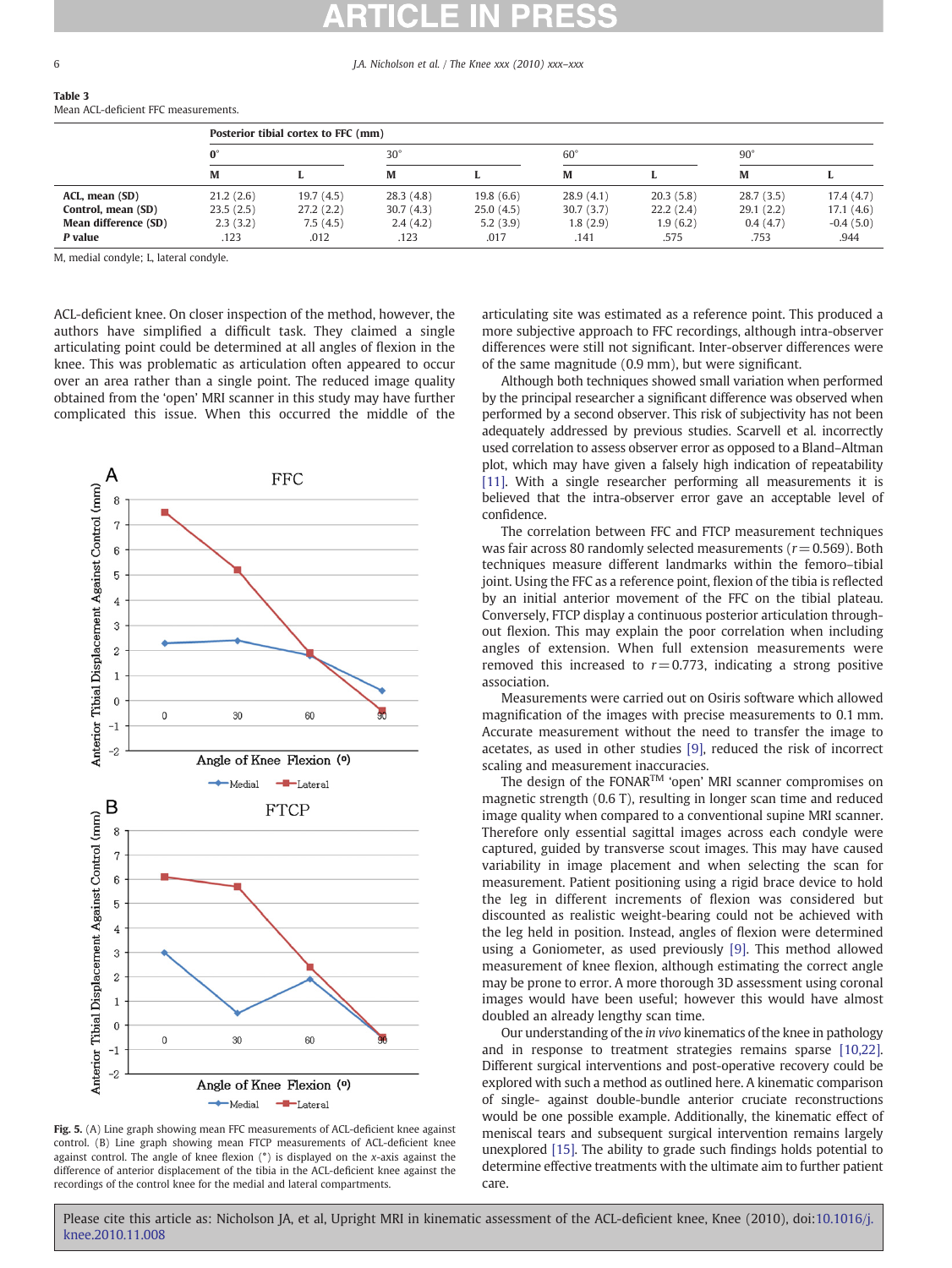### <span id="page-6-0"></span>Table 4 Mean ACL-deficient FTCP measurements.

|                      | Posterior tibial cortex to FTCP (mm) |            |            |           |            |           |              |             |  |
|----------------------|--------------------------------------|------------|------------|-----------|------------|-----------|--------------|-------------|--|
|                      | $0^{\circ}$                          |            | $30^\circ$ |           | $60^\circ$ |           | $90^{\circ}$ |             |  |
|                      | M                                    |            | M          |           | M          |           | M            |             |  |
| ACL, mean (SD)       | 39.0(4.4)                            | 38.4 (7.8) | 34.5(4.8)  | 22.0(5.6) | 30.3(3.3)  | 20.4(4.4) | 28.7(2.7)    | 20.0(5.5)   |  |
| Control, mean (SD)   | 42.1(5.0)                            | 44.5(6.0)  | 35.0(3.9)  | 27.7(4.9) | 32.2(3.2)  | 22.8(3.8) | 28.2(2.3)    | 19.5(4.1)   |  |
| Mean difference (SD) | 3.0(2.6)                             | 6.1(5.3)   | 0.5(2.5)   | 5.7(3.0)  | 1.9(3.1)   | 2.4(4.3)  | $-0.5(3.9)$  | $-0.5(3.9)$ |  |
| P value              | .018                                 | .025       | .398       | .012      | .093       | .123      | .674         | .484        |  |

M, medial condyle; L, lateral condyle.

# 5. Conclusions

This study demonstrated large differences in ACL-deficient knees in terms of anterior displacement and disturbances in rotation when compared to that of healthy knees. The comparison of two measurement techniques found that FTCP measurement incurred a more subjective assessment and did not always appear to demonstrate the true site articulation, while the FFC recordings were easier to obtain with greater repeatability, indicating they hold an advantage over FTCP. This is the first time these two methods have been compared against each other.

A  $3.0$ Difference in FFC for intra-observer  $\circ$  $\circ$  $2<sub>c</sub>$ **+1.96SD**  $\circ$  $\circ$  $\circ$  $\circ$  $\circ$  $\circ$  $1.0$ **Mean**  $0.0$  $-1.0$  $\circ$  $-2.0$ **-1.96SD**  $\circ$  $\circ$  $-3.0$  $10.0$  $15.0$  $20.0$  $25.0$  $30.0$ 35.0 Average FFC for intra-observer B Difference in TFCP for intra-observer  $5.0$  $\circ$  $\circ$ **+1.96SD**  $2.5$  $\circ$  $\circ$  $\circ$  $\circ$   $\circ$  $\sim$  $\circ$  $\circ$  $\circ$  $090$  $\circ$  $\circ$  $\Omega$  $\circ$  $\circ$   $\infty$  $\circ$  $\overline{\mathbf{0}}$  $\sigma$  $\circ$  $\circ$  $\circ$ **Mean**  $\circ$  $\circ$  $\circ$  $\overline{c}$  $\circ$  $\infty$  $\circ$  $-2.5$  $\overline{\circ}$ **-1.96SD**  $-5.0$  $\epsilon$  $10.0$  $20.0$ 30.0 40.0 50.0 Average TFCP for intra-observer

Fig. 6. Bland and Altman plot showing the comparison of intra-observer error. (A) Flexion facet centres ( $p=0.812$ ). (B) Femoro–tibial contact points ( $p=0.361$ ).

Our study also highlights the importance of upright weightbearing with regards to pathological kinematic studies. We propose that FFC measurement in an upright, weight-bearing position is a reliable and representative tool for the assessment of femoro–tibial movement.

# 6. Conflict of interest

No conflicts of interests are declared.

# Acknowledgements

The authors would like to thank the University of Aberdeen for access to the research scanner and the radiographers involved with the study.



Fig. 7. Bland and Altman plots showing the comparison of inter-observer error. (A) Flexion facet centres ( $p=0.000$ ). (B) Femoro–tibial contact points ( $p=0.025$ ).

Please cite this article as: Nicholson JA, et al, Upright MRI in kinematic assessment of the ACL-deficient knee, Knee (2010), doi[:10.1016/j.](http://dx.doi.org/10.1016/j.knee.2010.11.008) [knee.2010.11.008](http://dx.doi.org/10.1016/j.knee.2010.11.008)